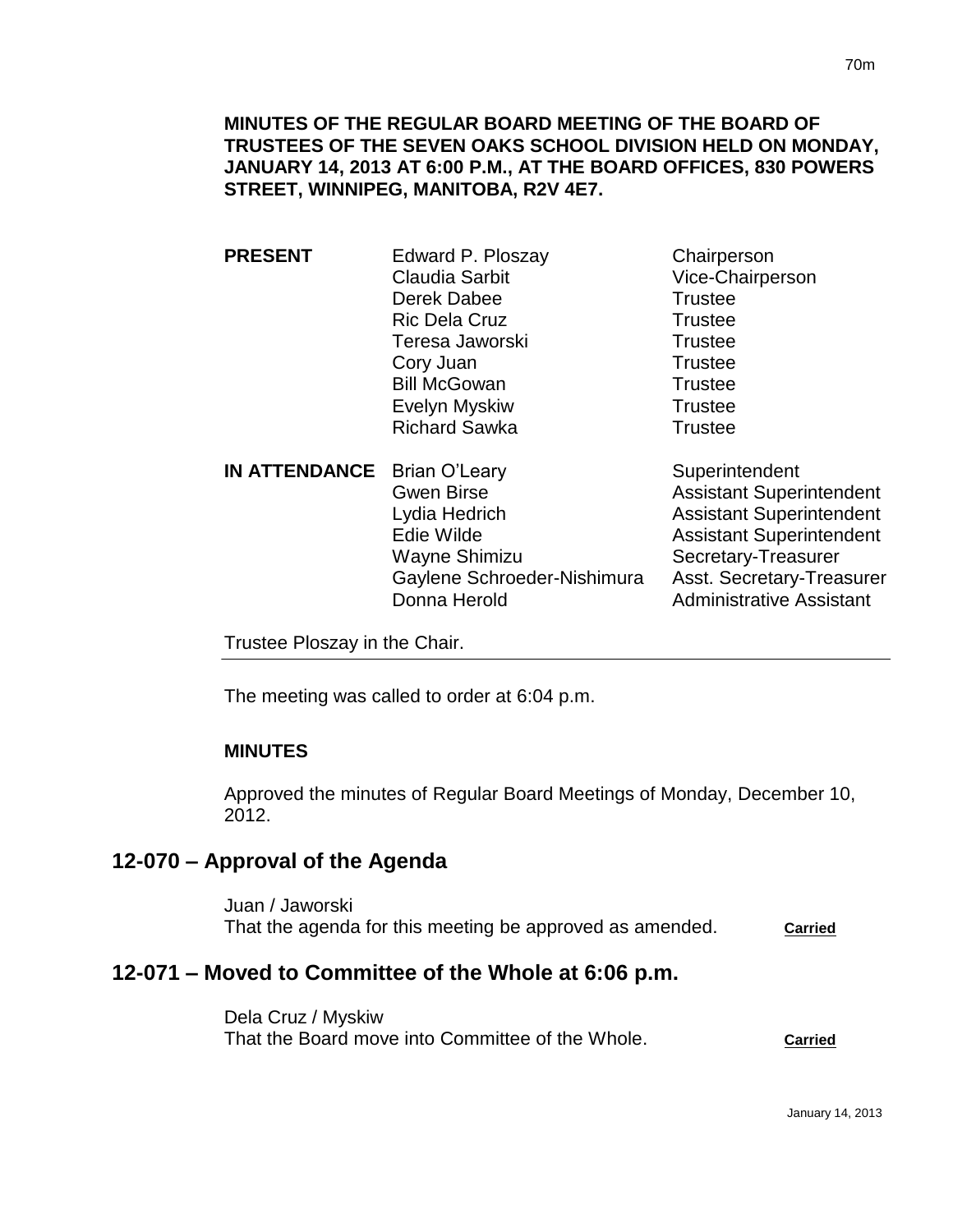Trustee Sarbit in the Chair.

## **OFFICERS' REPORT**

- Trustee Sawka reported on developments arising from collective bargaining.
- Trustee Juan updated the Board on the recent MSBA Regional meeting.

## **SUPERINTENDENTS' PERSONNEL REPORT**

## **12-072 – Superintendents' Personnel Report**

Jaworski / Sawka That the Superintendents' Personnel Report be ratified. **Carried**

## TEACHER APPOINTMENTS

Appointed the following to part-time Limited Teacher-General (Term) contracts:

- Sandi Bjorgum (.60), effective January 7, 2013 to June 28, 2013
- Brenda Globa (.50), effective January 7, 2013 to March 22, 2013
- Cory Shapiro (.50), effective December 17, 2012 to February 1, 2013

Appointed the following to full-time (1.00) Limited Teacher-General (Term) contracts:

- Justine Ducharme, effective February 15, 2013 to June 28, 2013
- **Victor Loewen, effective December 7, 2012 to June 28, 2013**
- Nerisa Miao, effective January 7, 2013 to June 28, 2013
- **Tabitha Noordman, effective February 11, 2013 to June 28, 2013**
- Roswitha Nowak, effective January 7, 2013 to June 28, 2013

## SUBSTITUTE TEACHER APPOINTMENT

Appointed Haley Sigurdson to a Substitute Teacher contract effective the 2012- 2013 school year.

## TEACHER RETIREMENT

Received notice of intent to retire from Craig Melanson effective June 28, 2013.

## TEACHER MATERNITY AND PARENTAL LEAVES

Granted Maternity and Parental Leaves to the following:

- Angela Deprez, effective February 22, 2013 to February 21, 2014
- Brina Larsen, effective February 1, 2013 to February 3, 2014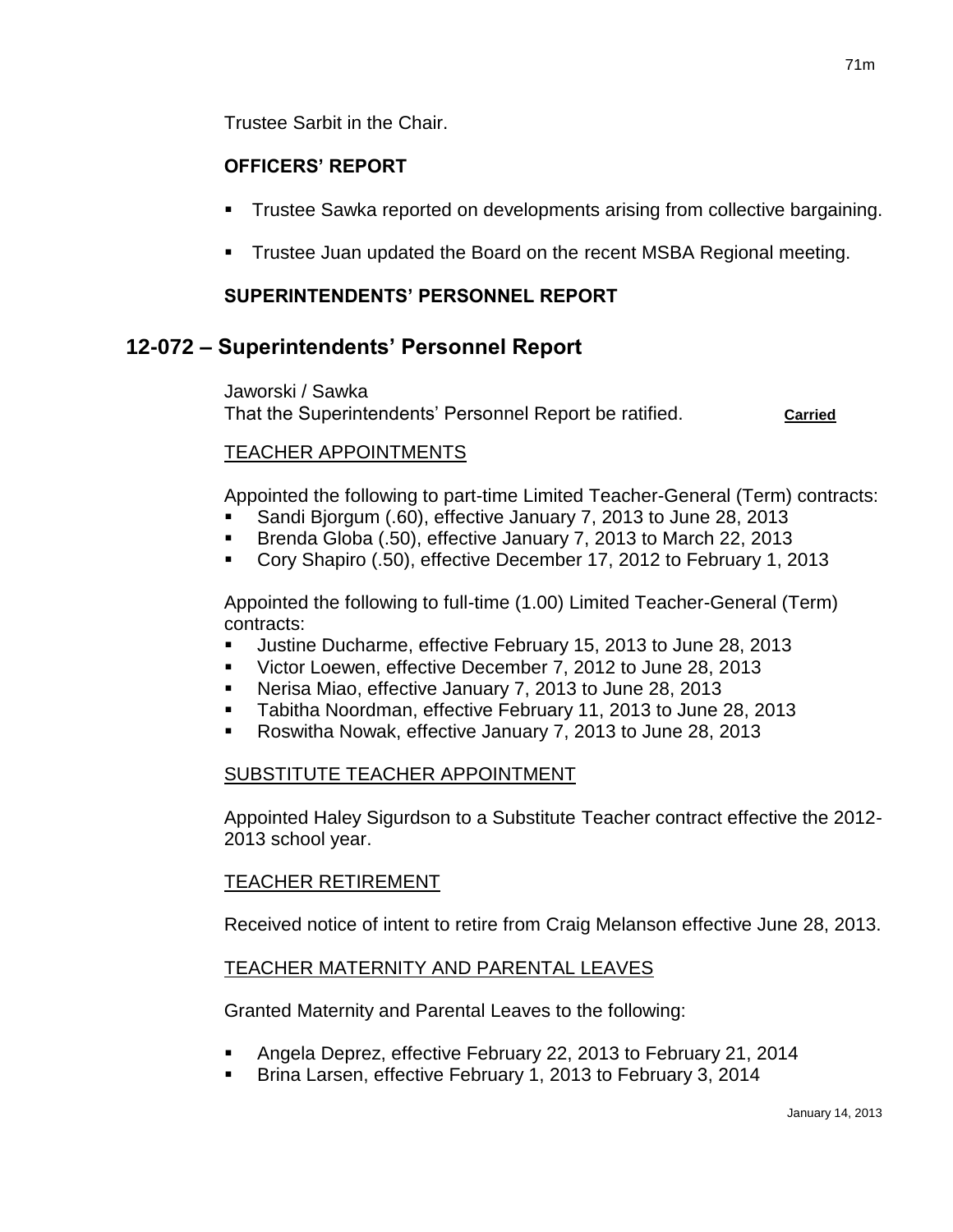- Gillian Prout, effective March 10, 2013 to March 31, 2014
- Britt Stromberg, effective February 1, 2013 to April 7, 2014

## EDUCATIONAL ASSISTANT APPOINTMENT

Appointed Scott Senior to a full-time (6.5 hours per day) position effective December 3, 2013.

## EDUCATIONAL ASSISTANT LEAVES OF ABSENCES

Granted the following full-time (6.5 hours per day), leaves of absences, without pay:

- Sylvia Furtado, effective January 7, 2013 to June 28, 2013
- Peter Makadi, effective January 1, 2013 to February 28, 2013
- Chantale Thioux-Asselin, effective January 21, 2013 to June 28, 2013

## STUDENT PARENT SUPPORT WORKER APPOINTMENT

Appointed Lisa Sott to a full-time (1.00) position effective December 20, 2012.

## **SUPERINTENDENTS' REPORT**

The following matters were received as information:

- **Personnel Matters.**
- First Draft 2013-2014 Budget.
- **Transportation Fees for 2013-2014.**

Trustee Ploszay in the Chair.

## **SPECIAL ORDERS**

**7:40 p.m. Seven Oaks Education Foundation Scholarships** Margaret Brett, President; Ted Ash, Director.

# **12-073 – By-Law No. 1-2013**

#### Juan / Dabee

Approved that By-Law No. 1-2013 for the purpose of borrowing the sum of \$1,304,700.00 Dollars for the purpose of the Portable Classroom Site Work Construction at A.E. Wright, O.V. Jewitt, and James Nisbet Community Schools (\$546,100.00), Maples Collegiate Roof Replacement (\$497,600.00), and Garden City Collegiate Science Room Upgrade (\$261,000.00) be given first reading. **Carried**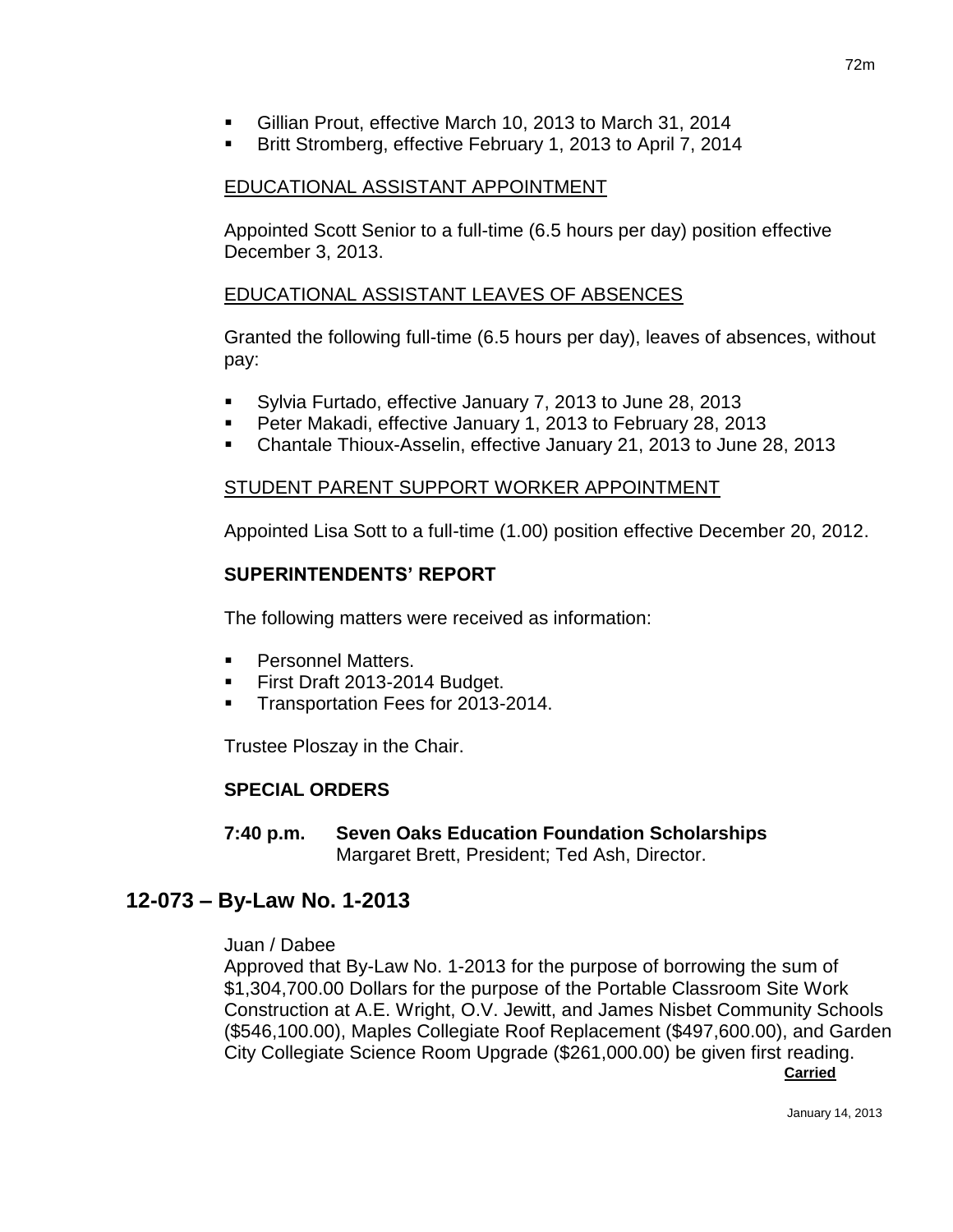## **CONSENT AGENDA**

## **12-074 – Consent Agenda**

Sarbit / McGowan That the Consent Agenda be approved. **Carried**

#### December 2012 Expenditure Listing

That cheques #2131471-#2131909 and #559-#574, US\$ cheques #213078- #213097, direct deposits #20132616-#20133324 and pre-authorized debits #201165-#201177 in the amount of \$1,968,032.79 be approved.

#### Affinity Firestop Consultants Invoice No. 1205-07

That Invoice No. 1205-07 for the Maples Roof Phase 2 project in the amount of \$819.00 be paid to Affinity Firestop Consultants.

#### Affinity Firestop Consultants Invoice No. 1205-08

That Invoice No. 1205-08 for the Maples Roof Phase 2 project in the amount of \$708.75 be paid to Affinity Firestop Consultants.

#### Agassiz Consulting Group Ltd. Invoice No. 8852

That Invoice No. 8852 for the Maples Roof Phase 2 project in the amount of \$2,066.87 be paid to Agassiz Consulting Group.

#### Joan Kunderman Invoice December 21, 2012

That Invoice dated December 21, 2012 for consulting services for the new Amber Trails School daycare in the amount of \$1,520.00 be paid to Joan Kunderman.

#### Mayer's Contract Interior Ltd. Certificate of Payment No. 5

That Certificate of Payment No. 5 for the Garden City Collegiate Science Lab project in the amount of \$104,522.49 be paid to Mayer's Contract Interior Ltd.

Statutory Holdback on Mayer's Contract Interior Ltd. Certificate of Payment No. 5 That the Statutory Holdback on Certificate of Payment No. 5 for the Garden City Collegiate Science Lab project in the amount of \$8,071.23 be paid to the SOSD/Mayer's Contract-446 GCCI Science Lab account.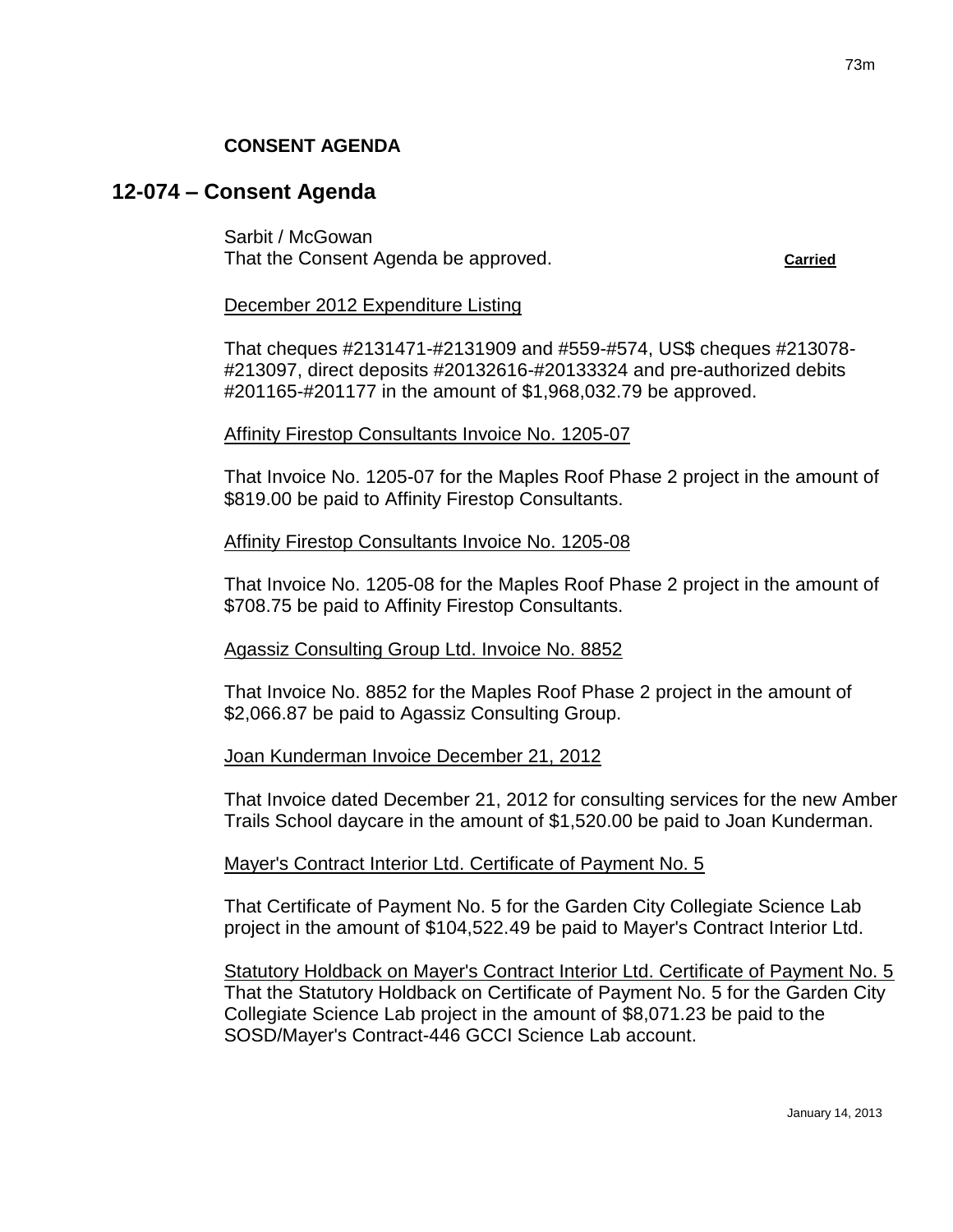## **CONSENT AGENDA**

#### MCW/AGE Consulting Invoice No. 37587

That Invoice No. 37587 for the Maples Roof Drainage project in the amount of \$677.25 be paid to MCW/AGE Consulting.

### Number Ten Architectural Group Invoice No. 11532

That Invoice No. 11532 for the Maples Commons Addition project in the amount of \$40,410.97 be paid to Number Ten Architectural Group.

### Number Ten Architectural Group Invoice No. 11539

That Invoice No. 11539 for the Maples Commons Addition project in the amount of \$1,850.44 be paid to Number Ten Architectural Group.

#### SMS Engineering Ltd. Invoice No. 48692

That Invoice No. 48692 for the Maples Collegiate Chiller Replacement - Geothermal project in the amount of \$16,390.84 be paid to SMS Engineering Ltd.

#### Stantec Consulting Invoice No. 715447

That Invoice No. 715447 for the Portables 45, 46, 47 FY12 project in the amount of \$5,504.63 be paid to Stantec Consulting.

## Von Ast Construction (2003) Inc. Certificate of Payment No. 3

That Certificate of Payment No. 3 for the Portables 45, 46, 47 FY12 project in the amount of \$20,869.51 be paid to Von Ast Construction (2003) Inc.

## Statutory Holdback on Von Ast Construction (2003) Inc. Certificate of Payment No. 3

That the Statutory Holdback on Certificate of Payment No. 3 for the Portables 45, 46, 47 FY12 project in the amount of \$1,611.54 be paid to the SOSD/Von Ast 445 Portable 45, 46, 47 FY12 account.

#### Von Ast Construction (2003) Inc. Certificate of Payment No. 4

That Certificate of Payment No. 4 for the Portables 45, 46, 47 FY12 project in the amount of \$102,557.24 be paid to Von Ast Construction (2003) Inc.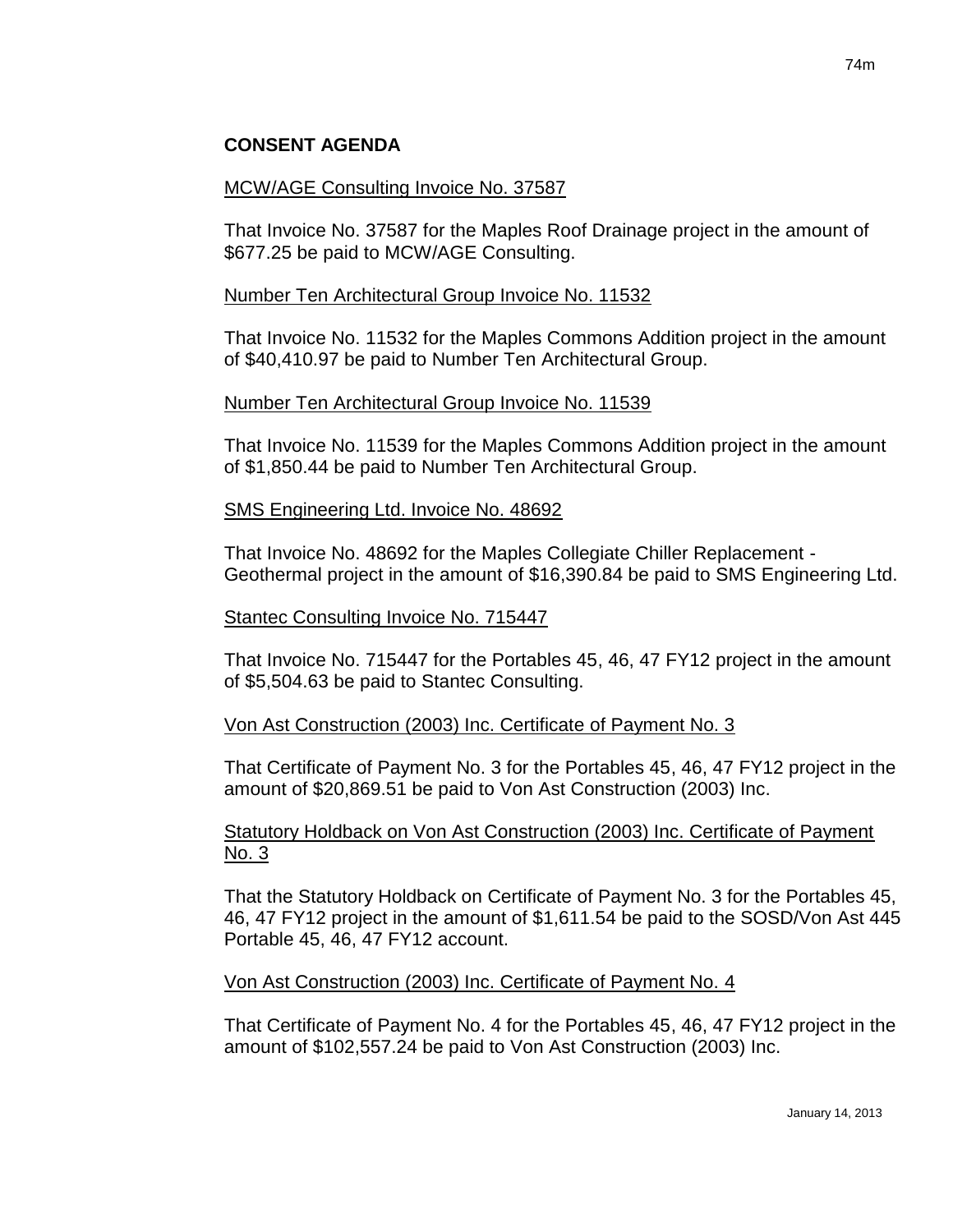## Statutory Holdback on Von Ast Construction (2003) Inc. Certificate of Payment No. 4

That the Statutory Holdback on Certificate of Payment No. 4 for the Portables 45, 46, 47 FY12 project in the amount of \$11,219.17 be paid to the SOSD/Von Ast 445 Portable 45, 46, 47 FY12 account.

## **ITEMS OF INFORMATION**

 Trustee Dabee informed the Board that the Garden City Collegiate Varsity Boys Basketball team were winners of the Wesmen Classic (3 years in a row).

# **CORRESPONDENCE**

- Seven Oaks School Division Technology Use Survey for Students.
- Darryl Gervais, Director, Manitoba Education: Making a Living, Sustainably: Green Jobs and Sustainability Careers.
- Kaley Pacak, Healthy Schools Consultant: Fifteen schools from Seven Oaks participating in the Healthy Schools Healthy Eating Campaign.
- **Social Planning Council: Child & Family Poverty 2012 Report Card.**
- Campaign 2000: Needed: A Federal Action Plan to Eradicate Child and Family Poverty in Canada.
- Canadian Education Association: Ken Spencer Award 2011/12 Finalists.
- R. John Weselake, A/Executive Director, The Public Schools Finance Board: Maples Collegiate Commons Addition - Approval to Proceed to Design Development, Division Funded.
- Wayne Shimizu, Secretary-Treasurer, Seven Oaks School Division: Letter to Andrea Lawson, Project Leader, PSFB regarding the Andrews Early Learning Centre - Victory School Stand-Alone Childcare.
- Labour Relations, Manitoba School Boards Association: December 2012 Update - CPI, Unemployment Rate, Regional Trends.
- Andrea Lawson, Project Leader, Public Schools Finance Board: Amber Trails School - Design Development Construction Documents.
- Carolyn Duhamel, Executive Director, Manitoba School Board Association: Rolling River School Division's Nomination of Trustee Ken Cameron for the MSBA Executive position of Vice-President - Board under 6,000 students.
- R. John Weselake, Deputy Executive Director, Public Schools Finance Board: January 9, 2013 - Andrews Early Learning Centre - Victory School Standalone Childcare - Approval to Proceed to Construction Documents.
- School Boards Matter: The Report of the Pan-Canadian Study of School District Governance.
- **School Boards Matter: An Executive Summary prepared by the Canadian**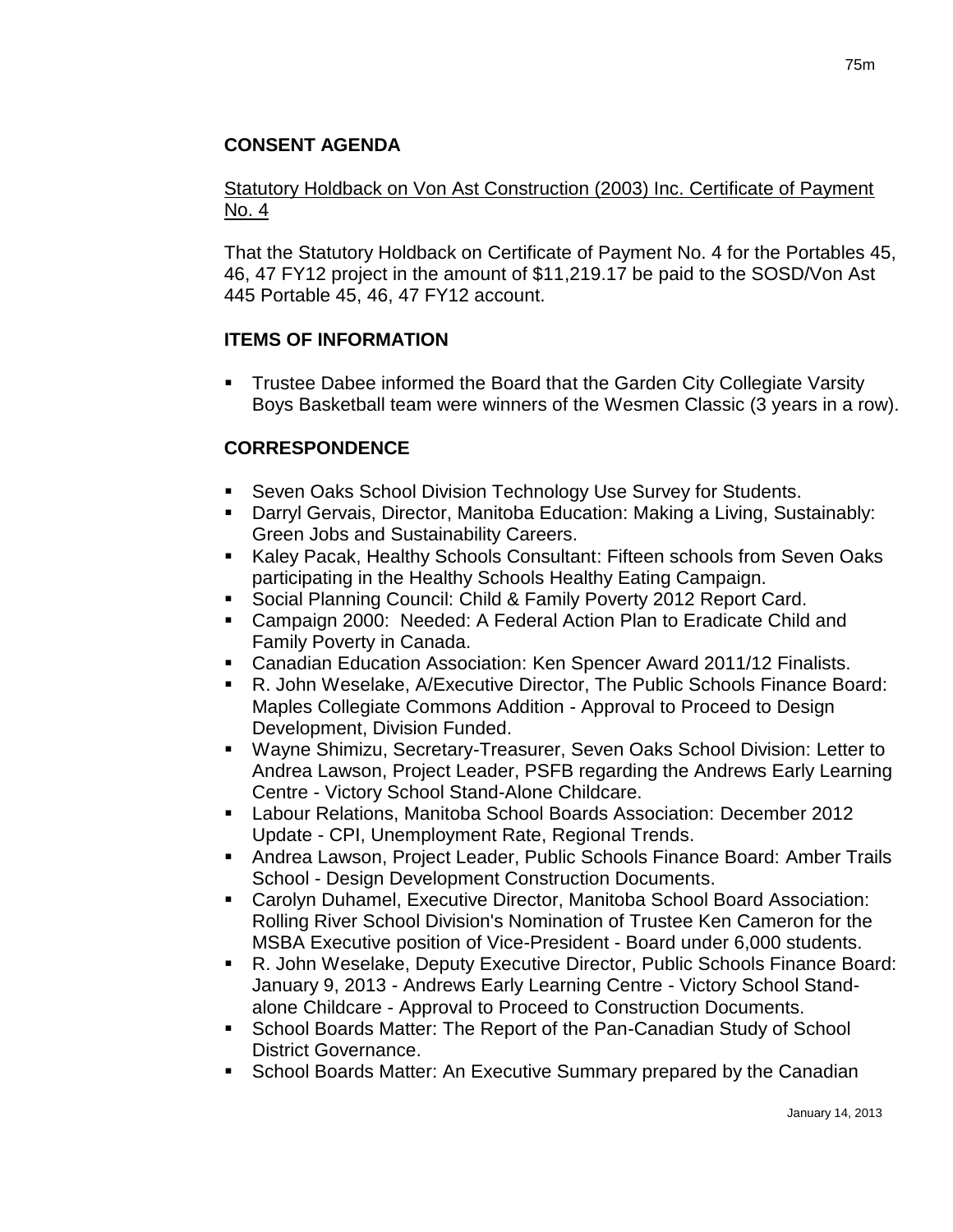## **CORRESPONDENCE**

School Boards Association.

- Canadian School Boards Association News Release: Study shows that School Boards are a Successful and Effective Model for Governance of the Public School System.
- **MSBA e-bulletin January 9, 2013.**
- David Yeo, Director, Manitoba Education: 2013/2014 School Year Calendar.
- **Brandon School Division: Annual Education Results Report for the 2011/2012** school year.
- Manitoba Children & Youth Opportunities: Premier's Volunteer Service Award 2013.

# **12-071 – Moved to Committee of the Whole at 8:24 p.m.**

Sarbit / Juan

That the Board move into Committee of the Whole. **Carried**

Trustee Sarbit in the Chair.

## **SUPERINTENDENTS' REPORT**

The following matters were received as information:

- Transportation Fees for 2013-2014.
- Meeting with Minister of Education.

# **12-072 – Network Switch RFQ**

Dela Cruz / Dabee

Approved that MTS (The Manitoba Division of MTS Allstream Inc., a whollyowned subsidiary of Manitoba Telecom Services Inc.) be awarded the Network Switch RFQ on the basis of low bid. **Carried** Carried

awarded the RFQ on the basis of low bid.

# **12-073 – 2013-2014 School Bus Purchase Agreement**

McGowan / Juan

Approved that the Board sign the Non-Participation Agreement provided by Manitoba Education, opting out of the Central Tender Process for the 2013-2014 school bus purchase. **Carried Carried Carried Carried Carried**